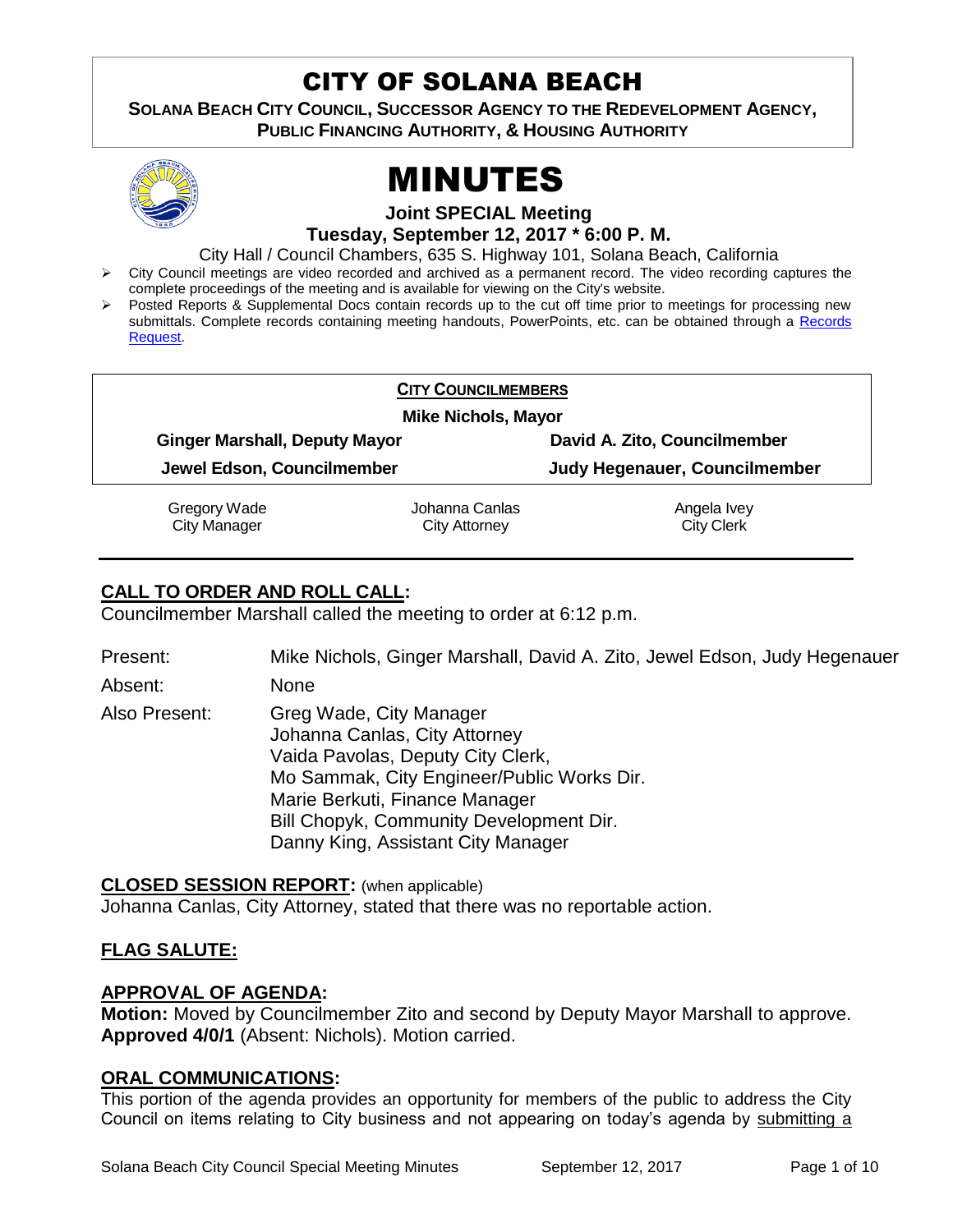speaker slip (located on the back table) to the City Clerk. Comments relating to items on this evening's agenda are taken at the time the items are heard. Pursuant to the Brown Act, no action shall be taken by the City Council on public comment items. Council may refer items to the City Manager for placement on a future agenda. The maximum time allotted for each presentation is THREE MINUTES (SBMC 2.04.190). Please be aware of the timer light on the Council Dais.

Stacy Bostrom stated that schools were directing parents to drive rather than walk their kids to school, that the biggest concern was children's safety, specifically Skyline Elementary School.

Sally Rollinson stated that that it was not safe for drivers, many drivers were making illegal turns that were not safe for the children or the drivers, and that she would like to have the crossing guards brought back.

Cat Gilbert stated that the Solana Beach School District made changes that impacted students' ability to walk to school, that safeguards were removed in intersections, and asked for the City's assistance.

London Gilbert, Ella Engleberg, Sofia Engleberg, Andrew Becker, Bria, Carmella, Benjamin, and Evan said that they liked to walk to school but did not feel safe without the crossing guards.

Alex, Ellie, and Tessa Koff said that they enjoyed walking and biking to and from school.

Dana Upton stated that the area was congested, drivers made unsafe choices, and that freeway off-ramps and on-ramps were a concern.

Shawna McGarry thanked the City for Stevens Avenue improvements and said that she was passionate about active transportation choices, that children needed activity throughout the day, and that smart commuting was a great opportunity to reduce gas emissions.

Kerily McEvoy stated removal of the crossing guard and extra traffic had made walking to school difficult and unsafe, that it was the school's responsibility to keep the kids safe at school, and wanted the City Council to step up and help them.

Gerard Scarlato stated that the six houses under construction in the area added to the congestion, that the area was not safe, and suggested that the City tracked all the projects and protected the children walking to school.

Council and Staff discussed that the City was working with Caltrans to address the issue that was mostly within Caltrans' jurisdiction, that the City offered to work with the Principals and were engaged in getting the crossing guards back so children could safely walk/bike to school, and that perhaps parents could assist as crossing guards in the interim.

# **COUNCIL COMMUNITY ANNOUNCEMENTS / COMMENTARY:**

*An opportunity for City Council to make brief announcements or report on their activities. These items are not agendized for official City business with no action or substantive discussion.*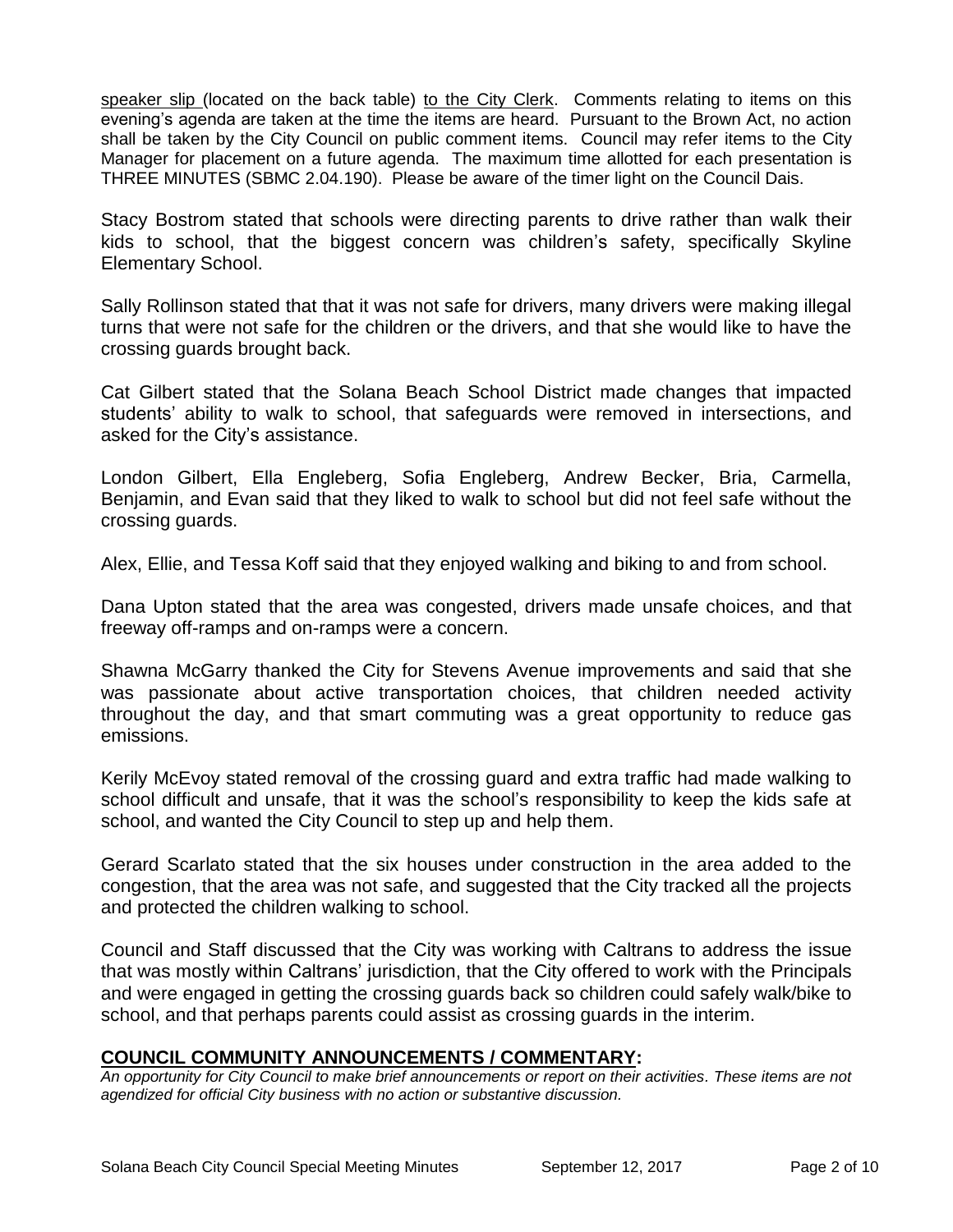Council reported community announcements and events.

# **A. CONSENT CALENDAR:** (Action Items) (A.1. - A.9.)

Items listed on the Consent Calendar are to be acted in a single action of the City Council unless pulled for discussion. Any member of the public may address the City Council on an item of concern by submitting to the City Clerk a speaker slip (located on the back table) before the Consent Calendar is addressed. Those items removed from the Consent Calendar by a member of the Council will be trailed to the end of the agenda, while Consent Calendar items removed by the public will be discussed immediately after approval of the Consent Calendar.

# **A.1. This Item was pulled from the Agenda.**

**A.2. Register Of Demands.** (File 0300-30)

Recommendation: That the City Council

1. Ratify the list of demands for August 5, 2017 through August 25, 2017.

#### [Item A.2. Report \(click here\)](https://solanabeach.govoffice3.com/vertical/Sites/%7B840804C2-F869-4904-9AE3-720581350CE7%7D/uploads/Item_A.2._Report_(click_here)_9-12-17.PDF)

*Posted Reports & Supplemental Docs contain records up to the cut off time, prior to the start of the meeting, for processing new submittals. The final official record containing handouts, PowerPoints, etc. can be obtained through a Records Request to the City Clerk's Office.* **Motion:** Moved by Councilmember Zito and second by Councilmember Edson to approve. **Approved 4/0/1** (Absent: Nichols). Motion carried.

# **A.3. General Fund Adopted Budget for Fiscal Year 2017-2018 Changes.** (File 0330-30)

Recommendation: That the City Council

1. Receive the report listing changes made to the Fiscal Year 2017-2018 General Fund Adopted Budget.

# [Item A.3. Report \(click here\)](https://solanabeach.govoffice3.com/vertical/Sites/%7B840804C2-F869-4904-9AE3-720581350CE7%7D/uploads/Item_A.3._Report_(click_here)_9-12-17.PDF)

*Posted Reports & Supplemental Docs contain records up to the cut off time, prior to the start of the meeting, for processing new submittals. The final official record containing handouts, PowerPoints, etc. can be obtained through a Records Request to the City Clerk's Office.* **Motion:** Moved by Councilmember Zito and second by Councilmember Edson to approve. **Approved 4/0/1** (Absent: Nichols). Motion carried.

# **A.4. 2017 Street Maintenance & Repair Project, Bid 2017-08.** (File 0820-35)

Recommendation: That the City Council

# 1. Adopt **Resolution 2017-023**:

- a. Approving the list of streets to be overlaid with asphalt concrete.
- b. Awarding a construction contract for the 2017 Street Maintenance & Repair Project, Bid 2017-08, in the amount of \$344,290, to PAL General Engineering.
- c. Approving an amount of \$69,000 for construction contingency.
- d. Authorizing the City Manager to execute the construction contract on behalf of the City.
- e. Authorizing the City Manager to approve cumulative change orders up to the construction contingency amount.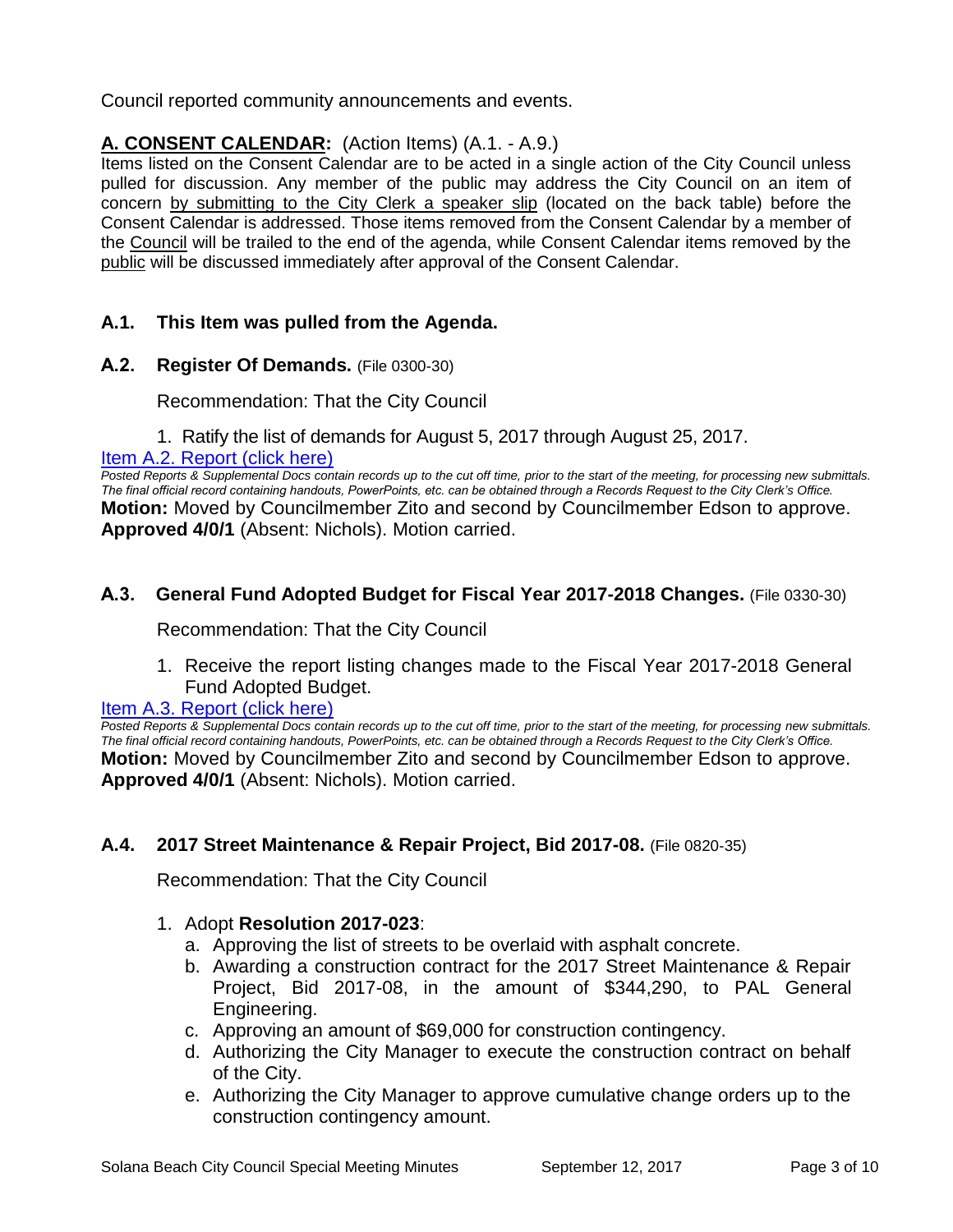# [Item A.4. Report \(click here\)](https://solanabeach.govoffice3.com/vertical/Sites/%7B840804C2-F869-4904-9AE3-720581350CE7%7D/uploads/Item_A.4._Report_(click_here)_9-12-17.pdf)

#### [A.4. Updated Report # 1](https://solanabeach.govoffice3.com/vertical/Sites/%7B840804C2-F869-4904-9AE3-720581350CE7%7D/uploads/A.4._Updated_Report_1_-_9-12-17.pdf)

*Posted Reports & Supplemental Docs contain records up to the cut off time, prior to the start of the meeting, for processing new submittals. The final official record containing handouts, PowerPoints, etc. can be obtained through a Records Request to the City Clerk's Office.* **Motion:** Moved by Councilmember Zito and second by Councilmember Edson to approve. **Approved 4/0/1** (Absent: Nichols). Motion carried.

### **A.5. Clean and Reseal Concrete Lithocrete at Various Locations Project.** (File 0820-35)

Recommendation: That the City Council

#### 1. Adopt **Resolution 2017-017**:

- a. Authorizing the City Council to accept as complete the project to Clean and Reseal Concrete Lithocrete at Various Locations, Bid No. 2017-05, performed by Miramar General Engineering.
- b. Authorizing the City Clerk to file a Notice of Completion.

#### [Item A.5. Report \(click here\)](https://solanabeach.govoffice3.com/vertical/Sites/%7B840804C2-F869-4904-9AE3-720581350CE7%7D/uploads/Item_A.5._Report_(click_here)_9-12-17.PDF)

*Posted Reports & Supplemental Docs contain records up to the cut off time, prior to the start of the meeting, for processing new submittals. The final official record containing handouts, PowerPoints, etc. can be obtained through a Records Request to the City Clerk's Office.* **Motion:** Moved by Councilmember Zito and second by Councilmember Edson to approve. **Approved 4/0/1** (Absent: Nichols). Motion carried.

#### **A.6. Software Maintenance Agreement with Superion.** (File 0190-30)

Recommendation: That the City Council

#### 1. Adopt **Resolution 2017-139**:

- a. Authorizing the City Manager to execute a one-year maintenance agreement with Superion to provide software support beginning July 1, 2017.
- b. Authorizing the City Manager to extend the agreement for up to one additional one year term, at the City's option, at an amount not to exceed the amount identified and budgeted for the subsequent year.

#### [Item A.6. Report \(click here\)](https://solanabeach.govoffice3.com/vertical/Sites/%7B840804C2-F869-4904-9AE3-720581350CE7%7D/uploads/Item_A.6._Report_(click_here)_9-12-17_.PDF)

*Posted Reports & Supplemental Docs contain records up to the cut off time, prior to the start of the meeting, for processing new submittals. The final official record containing handouts, PowerPoints, etc. can be obtained through a Records Request to the City Clerk's Office.* **Motion:** Moved by Councilmember Zito and second by Councilmember Edson to approve. **Approved 4/0/1** (Absent: Nichols). Motion carried.

#### **A.7. City Hall Shingle Roof Replacement Project.** (File 0710-30)

Recommendation: That the City Council

#### 1. Adopt **Resolution 2017-016**:

- a. Authorizing the City Council to accept as complete the City Hall Shingle Roof Replacement Project, Bid No. 2017-02, constructed by C&I Roofing Company.
- b. Authorizing the City Clerk to file a Notice of Completion.

[Item A.7. Report \(click here\)](https://solanabeach.govoffice3.com/vertical/Sites/%7B840804C2-F869-4904-9AE3-720581350CE7%7D/uploads/Item_A.7._Report_(click_here)_9-12-17.PDF)

*Posted Reports & Supplemental Docs contain records up to the cut off time, prior to the start of the meeting, for processing new submittals. The final official record containing handouts, PowerPoints, etc. can be obtained through a Records Request to the City Clerk's Office.*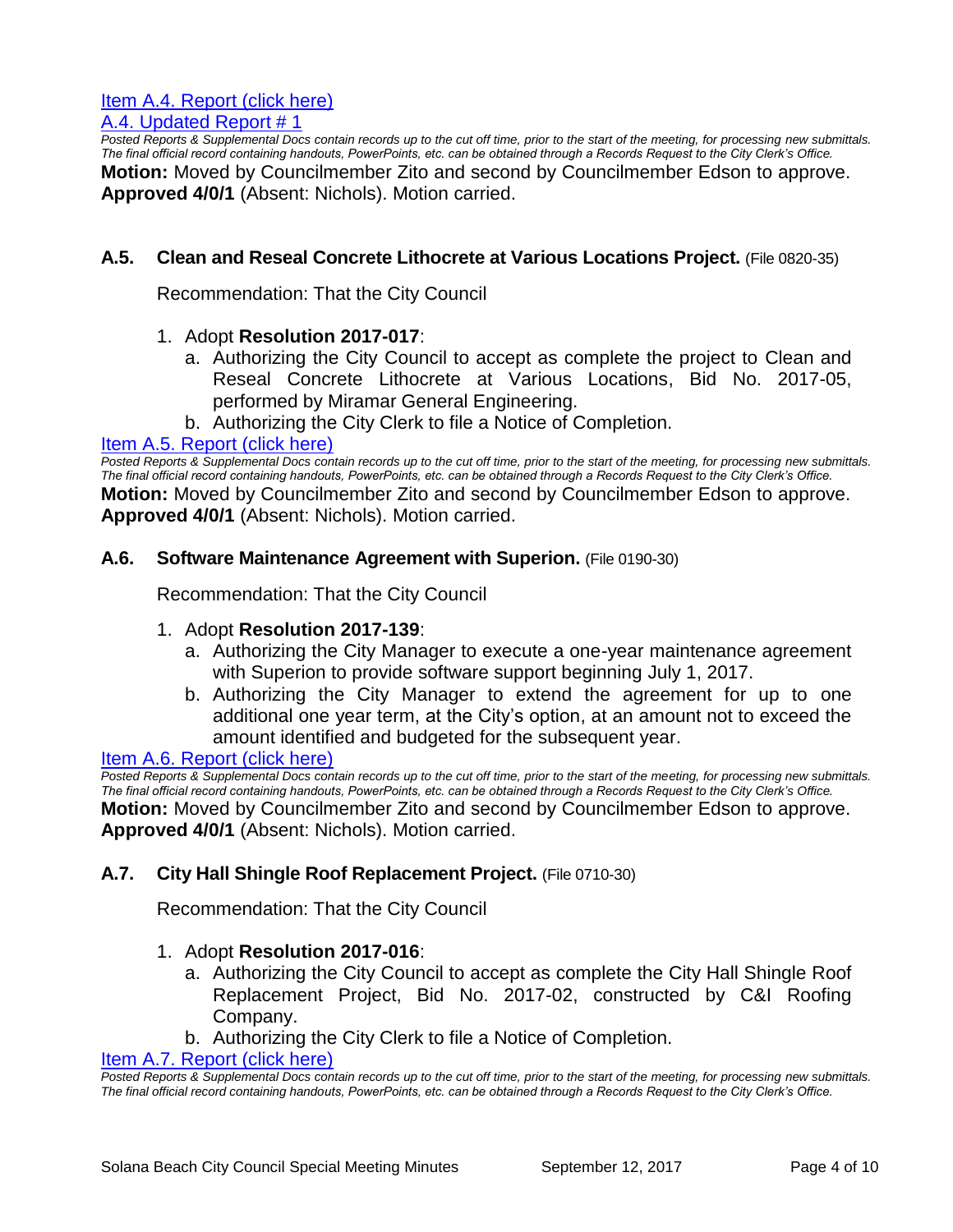**Motion:** Moved by Councilmember Zito and second by Councilmember Edson to approve. **Approved 4/0/1** (Absent: Nichols). Motion carried.

# **A.8. Red Light Camera Enforcement Agreement.** (File 0860-50)

Recommendation: That the City Council

#### 1. Adopt **Resolution 2017-113**:

- a. Authorizing the City Manager to execute a Professional Services Agreement, for a length of five years, with Redflex Traffic Systems, Inc. for automated red light photo enforcement.
- b. Authorizing the City Manager to execute three additional one year extensions at an amount not to exceed the amount identified and budgeted for each subsequent year.

[Item A.8. Report \(click here\)](https://solanabeach.govoffice3.com/vertical/Sites/%7B840804C2-F869-4904-9AE3-720581350CE7%7D/uploads/Item_A.8._Report_(click_here)_9-12-17.PDF)

[A.8. Updated Report #1](https://solanabeach.govoffice3.com/vertical/Sites/%7B840804C2-F869-4904-9AE3-720581350CE7%7D/uploads/A.8._Updated_Report_1_-_9-12-17.pdf)

[A.8. Supplemental Documents](https://solanabeach.govoffice3.com/vertical/Sites/%7B840804C2-F869-4904-9AE3-720581350CE7%7D/uploads/A.8._Supplemental_Documents_-_9-11-17_at_245pm.pdf)

[A.8. Supplemental Documents updated 9-12-17](https://solanabeach.govoffice3.com/vertical/Sites/%7B840804C2-F869-4904-9AE3-720581350CE7%7D/uploads/A.8._Supplemental_Document_updated__9-12-17_at_420pm.pdf) at 4:20pm

*Posted Reports & Supplemental Docs contain records up to the cut off time, prior to the start of the meeting, for processing new submittals. The final official record containing handouts, PowerPoints, etc. can be obtained through a Records Request to the City Clerk's Office.* **Motion:** Moved by Councilmember Zito and second by Councilmember Edson to approve. **Approved 4/0/1** (Absent: Nichols). Motion carried.

#### **A.9. Fire Apparatus Maintenance and As-Needed Repair Agreement.** (File 0370-26)

Recommendation: That the City Council

#### 1. Adopt **Resolution 2017-140**:

- a. Awarding the maintenance and repair agreement to North County Emergency Vehicle Services in the amount not to exceed \$60,000.
- b. Authorizing the City Manager to extend the agreement for four additional one year terms, at the City's option.

#### [Item A.9. Report \(click here\)](https://solanabeach.govoffice3.com/vertical/Sites/%7B840804C2-F869-4904-9AE3-720581350CE7%7D/uploads/Item_A.9._Report_(click_here)_9-12-17.PDF)

**Posted Reports & Supplemental Docs contain records up to the cut off time, prior to the start of the meeting, for processing new submittals.** *The final official record containing handouts, PowerPoints, etc. can be obtained through a Records Request to the City Clerk's Office.* **Motion:** Moved by Councilmember Zito and second by Councilmember Edson to approve. **Approved 4/0/1** (Absent: Nichols). Motion carried.

#### **C. STAFF REPORTS**:

*Submit speaker slips to the City Clerk.*

#### **C.1. Quarterly Investment Report.** (File 0350-44)

Recommendation: That the City Council

1. Accepts and files the Cash and Investment Report for the quarter ended June 30, 2017. If Council desires, direct City Manager to implement the Management Directive.

### [Item C.1. Report \(click here\)](https://solanabeach.govoffice3.com/vertical/Sites/%7B840804C2-F869-4904-9AE3-720581350CE7%7D/uploads/Item_C.1._Report_(click_here)_9-12-17.pdf)

*Posted Reports & Supplemental Docs contain records up to the cut off time, prior to the start of the meeting, for processing new submittals. The final official record containing handouts, PowerPoints, etc. can be obtained through a Records Request to the City Clerk's Office.*

#### Gregory Wade, City Manager, introduced the item.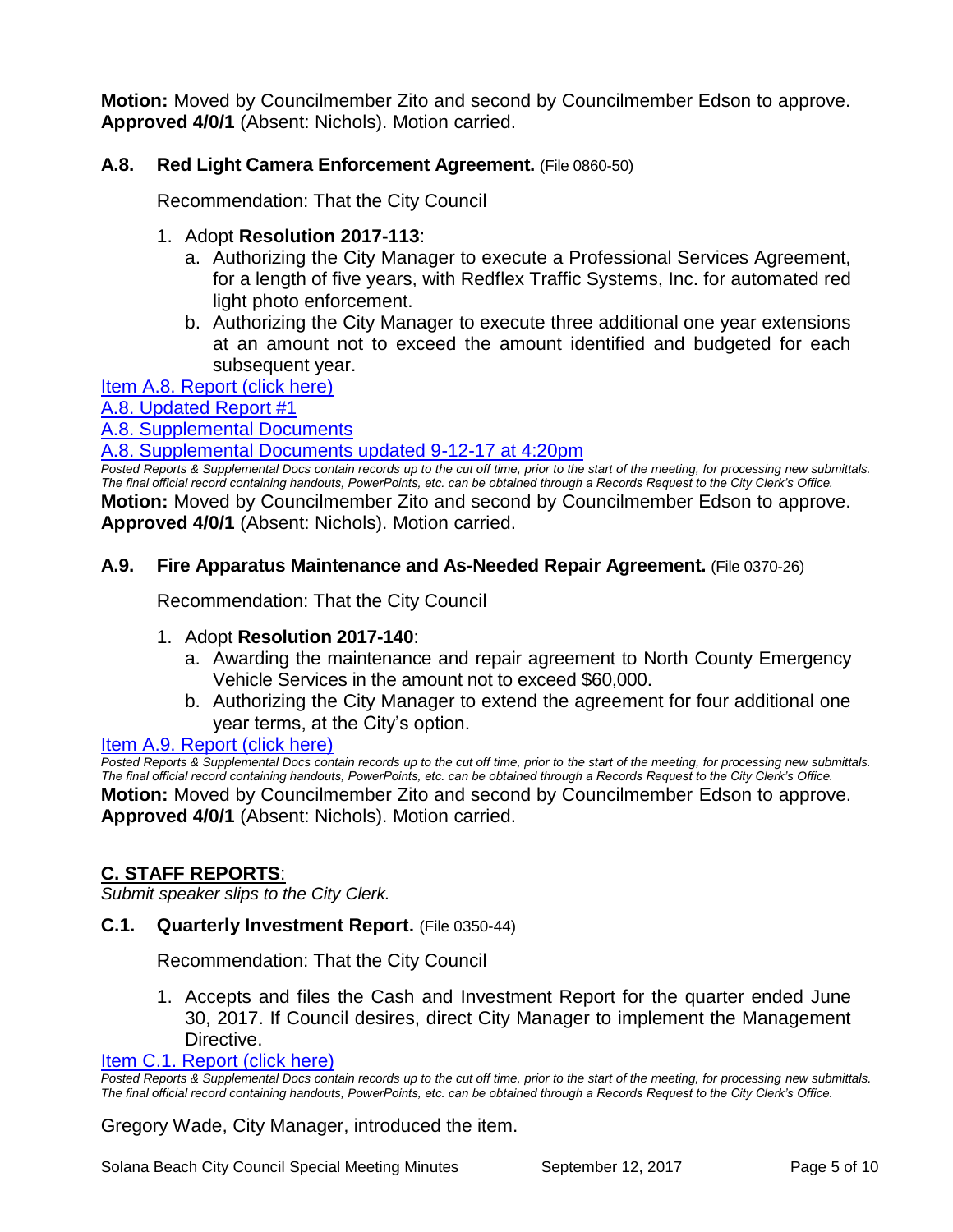Genny Lynkiewicz, Chandler Asset Portfolio Manager, presented a PowerPoint (on file).

**Motion:** Moved by Councilmember Zito and second by Councilmember Edson to approve. **Approved 4/0/1** (Absent: Nichols). Motion carried.

Mayor Nichols arrived at 7:04 p.m.

# **C.3. Wireless Facilities on Vertical Infrastructure in the Public Rights-of-Way Model License Agreement.** (File 1000-50)

Recommendation: That the City Council

1. Approve the use of a Model License Agreement by adoption of **Resolution 2017-071**.

[Item C.3. Report \(click here\)](https://solanabeach.govoffice3.com/vertical/Sites/%7B840804C2-F869-4904-9AE3-720581350CE7%7D/uploads/Item_C.3._Report_(click_here)_9-12-17.PDF)

*Posted Reports & Supplemental Docs contain records up to the cut off time, prior to the start of the meeting, for processing new submittals. The final official record containing handouts, PowerPoints, etc. can be obtained through a Records Request to the City Clerk's Office.*

Gregory Wade, City Manager, introduced the item.

Council, Staff and Michael Johnston, Telecom Law, discussed that this model license agreement would only apply to the City owned light poles but not to the utility poles because they were not owned by the City, and that there were approximately 750 street light poles and the City owned 2/3 of them.

Michael Johnston stated that small wireless facilities were being discussed at the State Legislature SB 649, and presented PowerPoint (on file).

Greg Wade, City Manager, continued the PowerPoint (on file).

Johanna Canlas, City Attorney, stated that this agreement was intended to bring some certainty and definition what was acceptable to the City.

John Osborne, Director of External Affairs with AT&T, recommended that the City consider providing some flexibility to Staff because all couriers may operate differently, that there were some concerns regarding annual rent, administrative fees and augmentation costs, and that AT&T did not currently have any designs in the City.

Johanna Canlas, City Attorney, stated that the language provided for exemption of the coastal zone that was within the jurisdiction of the Coastal Commission, that once the City had a fully certified LCP there would only be a limited Coastal Commission jurisdiction within the City, that the State controlled everything that had to do with telecommunications, and that Council Policy 21 may need future modifications.

**Motion:** Moved by Councilmember Zito and second by Councilmember Edson to approve. **Approved 5/0**. Motion carried unanimously.

# **B. PUBLIC HEARINGS:** (B.1. – B.2.)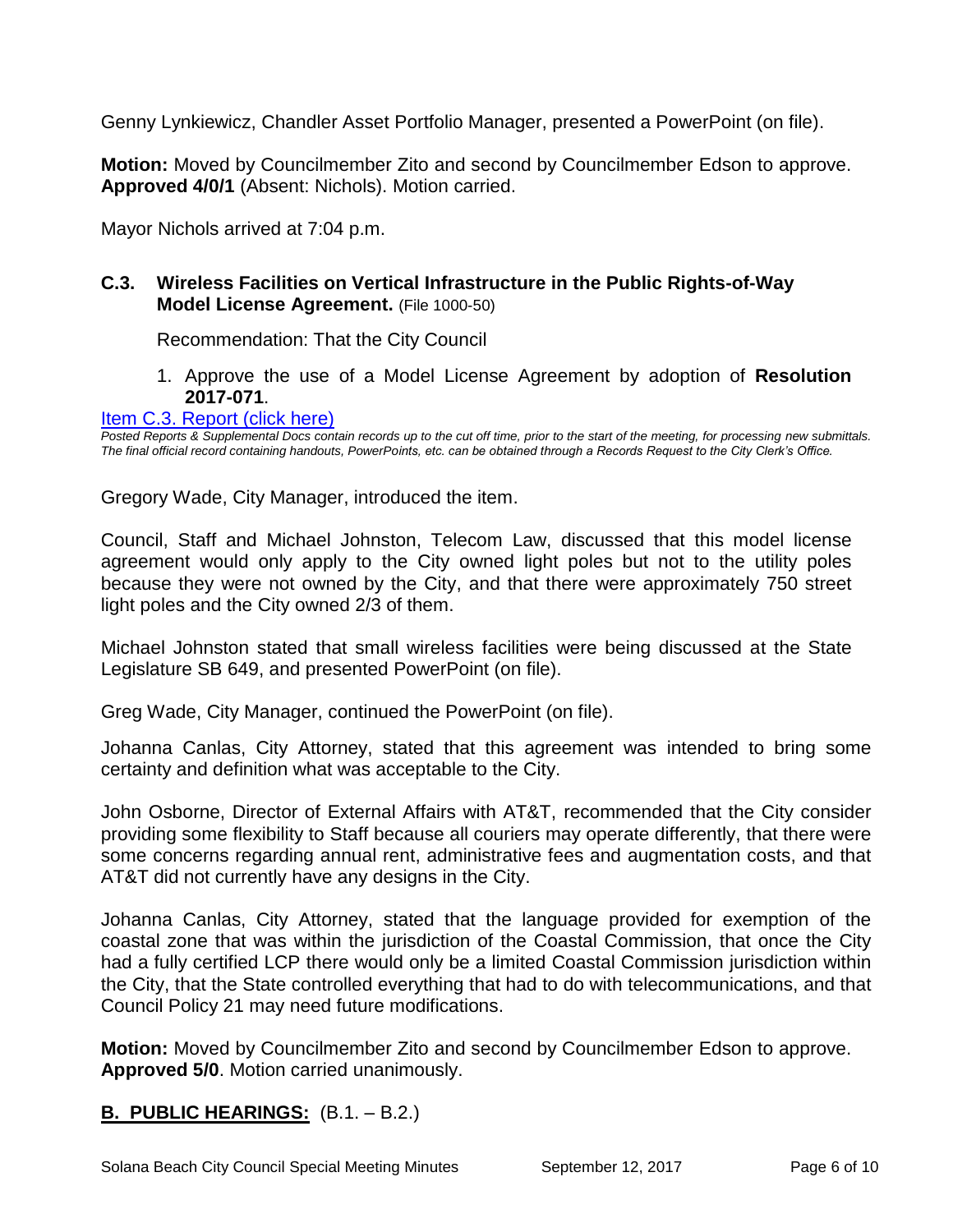This portion of the agenda provides citizens an opportunity to express their views on a specific issue as required by law after proper noticing by submitting a speaker slip (located on the back table) to the City Clerk. After considering all of the evidence, including written materials and oral testimony, the City Council must make a decision supported by findings and the findings must be supported by substantial evidence in the record. An applicant or designees for a private development/business project, for which the public hearing is being held, is allotted a total of fifteen minutes to speak, as per SBMC 2.04.210. A portion of the fifteen minutes may be saved to respond to those who speak in opposition. All other speakers have three minutes each. Please be aware of the timer light on the Council Dais.

# **B.1. Public Hearing: 520 N. Granados, Applicant: Freis, Case# 17-17-08.** (File 0600-40)

The proposed project meets the minimum zoning requirements under the SBMC, may be found to be consistent with the General Plan and may be found, as conditioned, to meet the discretionary findings required as discussed in this report to approve a DRP. Therefore, Staff recommends that the City Council:

- 1. Conduct the Public Hearing: Open the Public Hearing, Report Council Disclosures, Receive Public Testimony, and Close the Public Hearing.
- 2. Find the project exempt from the California Environmental Quality Act pursuant to Section 15303 of the State CEQA Guidelines; and
- 3. If the City Council makes the requisite findings and approves the project, adopt **Resolution 2017-136** conditionally approving a DRP to construct a first-floor remodel and 1,106 square-foot addition and a 970 square-foot partiallysubterranean basement-level garage and bedroom addition to an existing singlestory, single-family residence with an attached, two-car garage and two-car carport, and perform associated site improvements at 520 North Granados Avenue, Solana Beach.

[Item B.1. Report \(click here\)](https://solanabeach.govoffice3.com/vertical/Sites/%7B840804C2-F869-4904-9AE3-720581350CE7%7D/uploads/Item_B.1._Report_(click_here)_9-12-17.PDF)

**[B.1. Supplemental Documents -](https://solanabeach.govoffice3.com/vertical/Sites/%7B840804C2-F869-4904-9AE3-720581350CE7%7D/uploads/B.1._Supplemental_Documents_-_R(3).pdf) R** 

*Posted Reports & Supplemental Docs contain records up to the cut off time, prior to the start of the meeting, for processing new submittals. The final official record containing handouts, PowerPoints, etc. can be obtained through a Records Request to the City Clerk's Office.*

Councilmember Hegenauer recused herself due to the project residing within 500 ft. of her property.

Gregory Wade, City Manager, introduced the item.

Katie Benson, Associate Planner, presented a PowerPoint (on file) reviewing the proposed project.

Mayor Nichols opened the public hearing. Council disclosures.

John Freis, Applicant, reviewed the project and the blue folder agreement submitted (on file), and thanked the Council for maintaining a view ordinance.

**Motion:** Moved by Councilmember Zito and second by Deputy Mayor Marshall to close the public hearing. **Approved 4/0/1** (Recused: Hegenauer). Motion carried.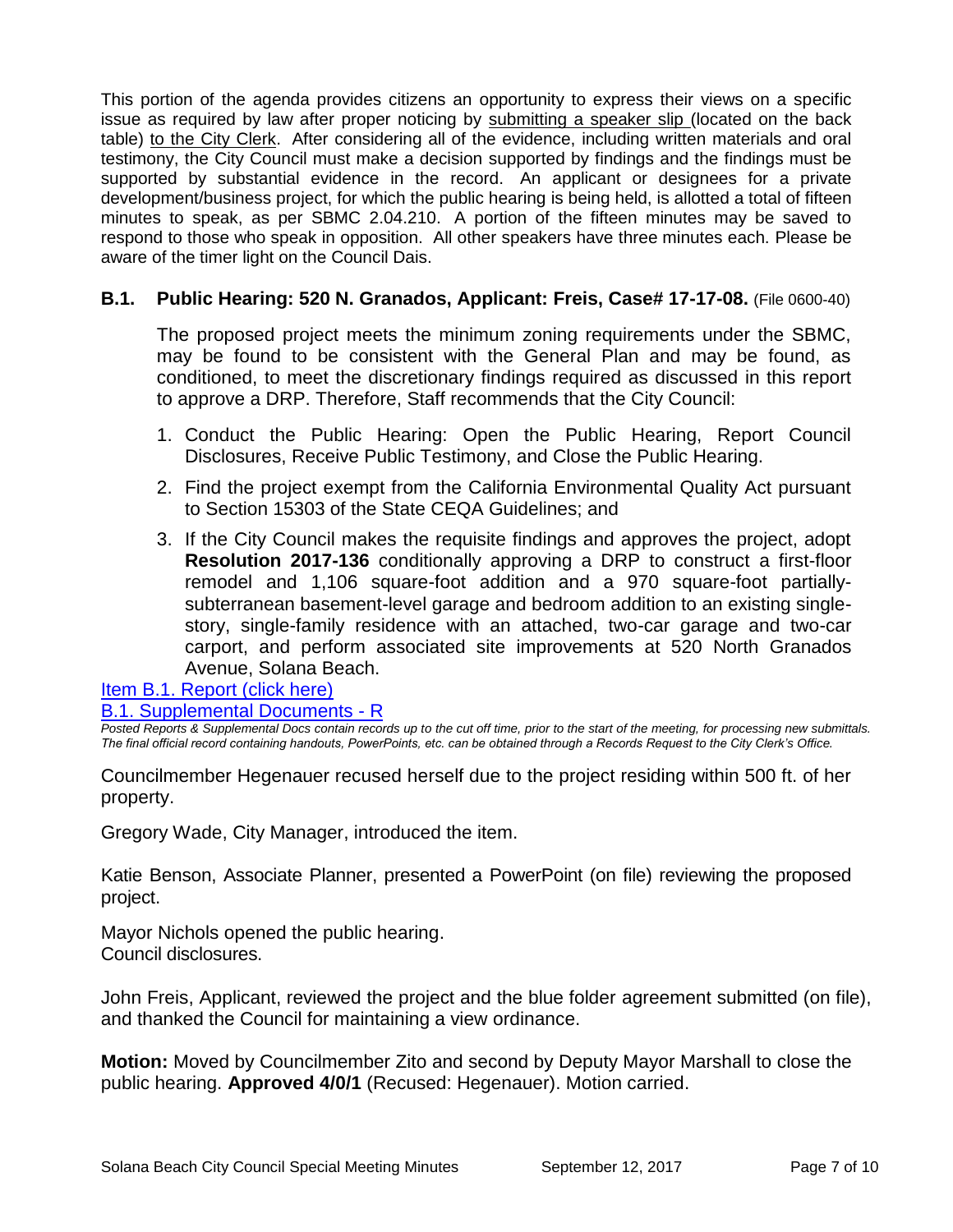**Motion:** Moved by Mayor Nichols and second by Councilmember Zito to approve including conditions restricting the roof being used only as a roof and not a roof deck or outdoor space and to remove the bambusa vulgaris planting in the landscape plan located at the northern border of the property. **Approved 4/0/1** (Recused: Hegenauer). Motion carried.

# **B.2. Public Hearing: 197-201 Pacific, Applicants: Monroe and Sloan, Case# 17-15- 24.** (File 0600-40)

Recommendation: That the City Council

- 1. Conduct the Public Hearing: Open the public hearing, Report Council disclosures, Receive public testimony, Close the public hearing.
- 2. If the Council can make the required findings, adopt **Resolution 2017-137**, approving the request for a Time Extension for approvals and entitlements in Case No. 17-15-24 and setting the expiration date on October 28, 2018.

[Item B.2. Report \(click here\)](https://solanabeach.govoffice3.com/vertical/Sites/%7B840804C2-F869-4904-9AE3-720581350CE7%7D/uploads/Item_B.2._Report_(click_here)_9-12-17.PDF)

[B.2. Supplemental Documents](https://solanabeach.govoffice3.com/vertical/Sites/%7B840804C2-F869-4904-9AE3-720581350CE7%7D/uploads/B.2._Supplemental_Documents_-_9-11-17.pdf)

*Posted Reports & Supplemental Docs contain records up to the cut off time, prior to the start of the meeting, for processing new submittals. The final official record containing handouts, PowerPoints, etc. can be obtained through a Records Request to the City Clerk's Office.*

Gregory Wade, City Manager, introduced the item.

Katie Benson, Associate Planner, presented a PowerPoint (on file) reviewing the proposed project.

Council disclosures.

Wayne Brecktel, Applicant's Representative, stated that this was a time extension hearing only, that there had been a number of things required by the Coastal Commission over time and it was set to for a Coastal hearing in October, that this project would have a pilot section to run a test before pursuing the rest of the project, and that there were conditions in place to scale down if it did not work as intended.

Councilmember Zito and Mr. Brecktel discussed the testing methodology and that it was in line with the Coastal Commission's standards.

**Motion:** Moved by Councilmember Zito and second by Deputy Mayor Marshall to close the public hearing. **Approved 5/0.** Motion carried unanimously.

**Motion:** Moved by Councilmember Zito and second by Deputy Mayor Marshall to approve. **Approved 5/0.** Motion carried unanimously.

*Mayor Nichols recessed the meeting for a break 8:03 p.m. and reconvened at 8:08 p.m.*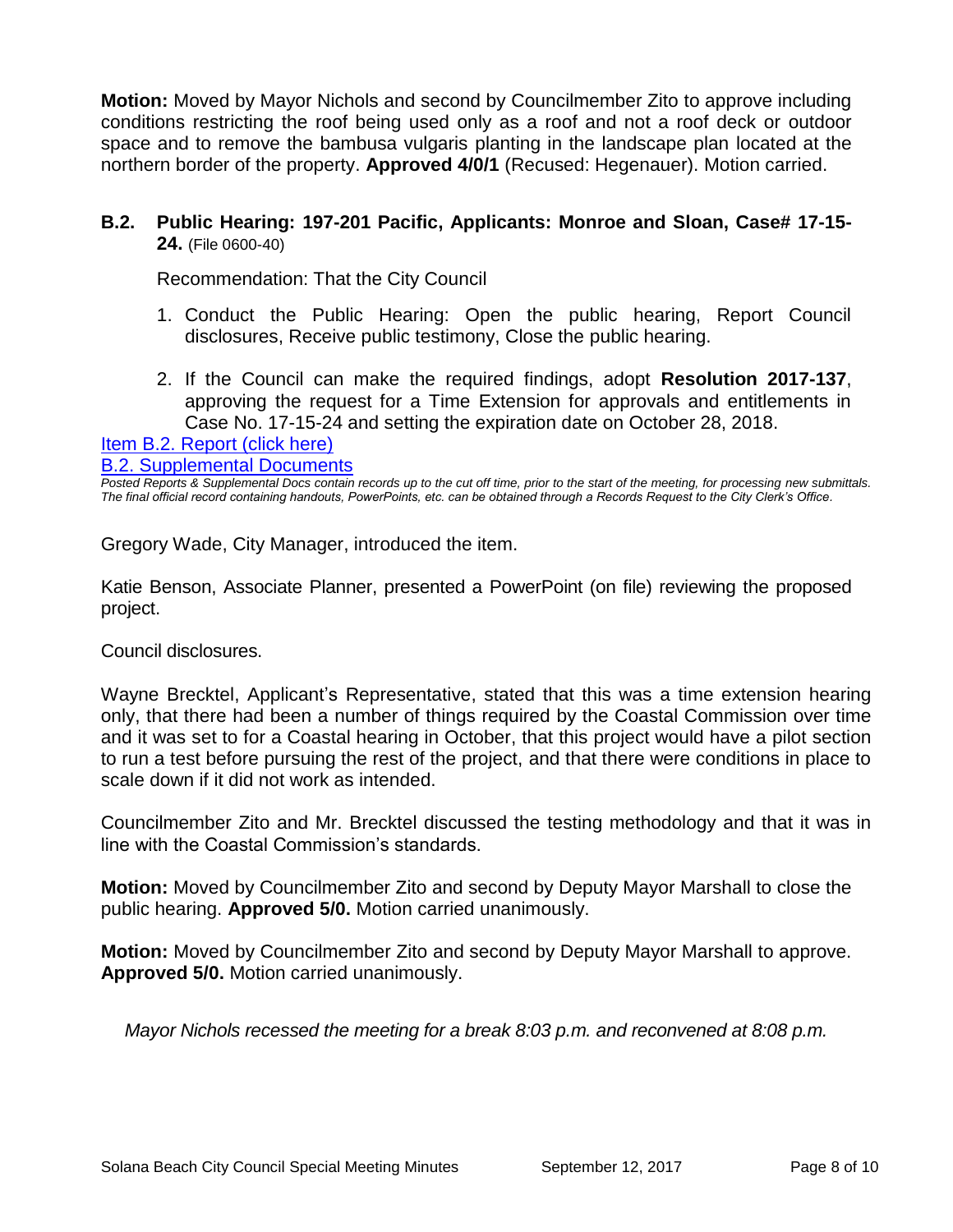# **C. STAFF REPORTS**:

*Submit speaker slips to the City Clerk.*

#### **C.4. Year-End Budget Adjustments for Fiscal Year 2016-2017.** (File 0330-30)

Recommendation: That the City Council

- 1. Accept and file the General Fund Update for Fiscal Year 2016/17.
- 2. Provide direction to Staff regarding whether to use an amount of the projected General Fund surplus to fund the PARS Irrevocable Trust as part of a budget appropriation to the General Fund and other funds as determined by the Finance Department for Fiscal Year 2016/17.
- 3. Provide direction to Staff regarding whether to use an amount of the projected General Fund surplus to fund the City CIP fund.
- 4. Approve **Resolution 2017-096** revising appropriations in the Fiscal Year 2016/17 Budget.

[Item C.4. Report \(click here\)](https://solanabeach.govoffice3.com/vertical/Sites/%7B840804C2-F869-4904-9AE3-720581350CE7%7D/uploads/Item_C.4._Report_(click_here)_9-12-17.PDF)

*Posted Reports & Supplemental Docs contain records up to the cut off time, prior to the start of the meeting, for processing new submittals. The final official record containing handouts, PowerPoints, etc. can be obtained through a Records Request to the City Clerk's Office.*

Gregory Wade, City Manager, introduced the item.

Marie Berkuti, Finance Manager, presented a PowerPoint (on file).

Council and Staff discussed the percentage allocation example in the Staff Report, that the CIP funding could be allocated at a future meeting, and that Staff made an application for \$270,000 to the District 3 Supervisor Gaspar Office for the Skatepark.

**Motion:** Moved by Councilmember Zito and second by Deputy Mayor Marshall to approve and place \$400,000 to PARS and OPEB, and \$500,000 to CIP Fund. **Approved 5/0.**  Motion carried unanimously.

#### **C.2. Introduce (1st Reading) Ordinance 480 - Electronic Vehicle Charging Stations.** (File 0600-95)

Recommendation: That the City Council

1. Introduce **Ordinance 480** to add Chapter 15.54 to the Solana Beach Municipal Code to Provide an Expedited, Streamlined Permitting Process for Electric Vehicle Charging Systems.

[Item C.2. Report \(click here\)](https://solanabeach.govoffice3.com/vertical/Sites/%7B840804C2-F869-4904-9AE3-720581350CE7%7D/uploads/Item_C.2._Report_(click_here)_9-12-17.PDF)

**Posted Reports & Supplemental Docs contain records up to the cut off time, prior to the start of the meeting, for processing new submittals.** *The final official record containing handouts, PowerPoints, etc. can be obtained through a Records Request to the City Clerk's Office.*

Gregory Wade, City Manager, introduced the item.